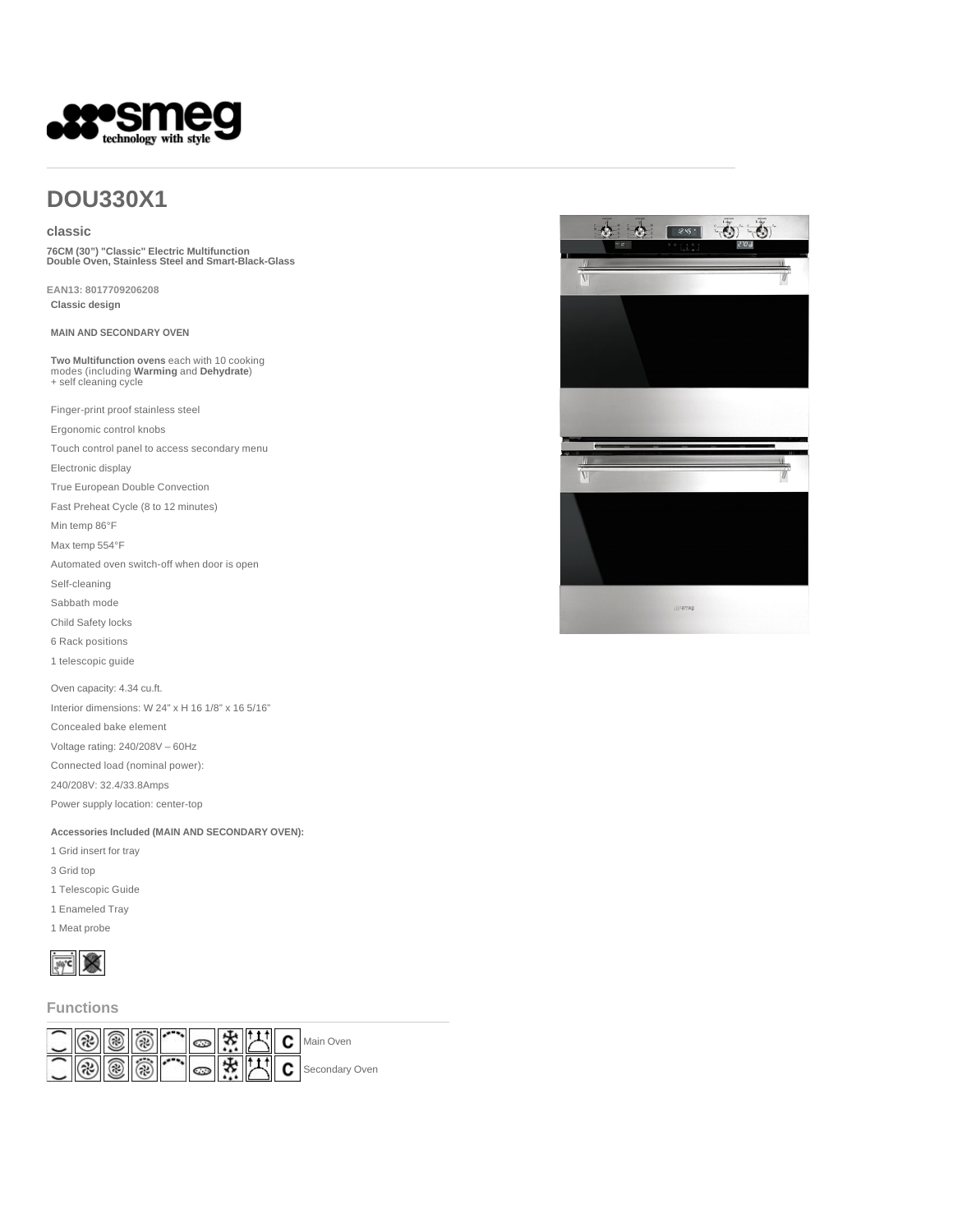**SMEG U.S.A. INC. A&D BUILDING 150 EAST 58th STREET, 7th FLOOR NEW YORK, NY, 10155 Tel. +1 212 265 5378 Fax +1 212 265 5945**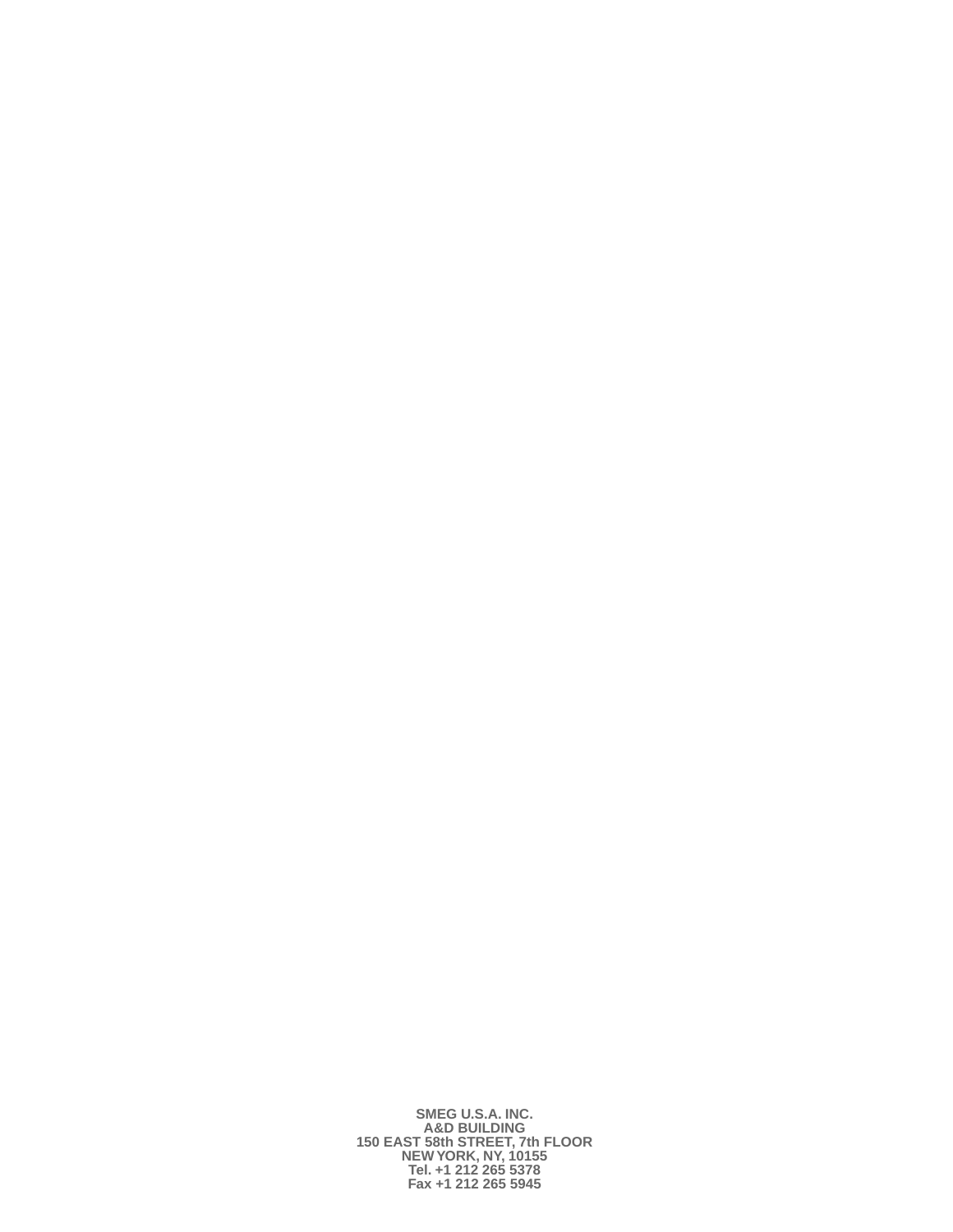

# **DOU330X1**



### **Main Oven**



**Bake:** Ideal for slow baked cakes and casseroles. This traditional static heat will ensure food remains moist when cooked for longer periods of time.



#### **European convection:**

Hot air fan cooking that provides quick, multi layered cooking with excellent browning results. Due to the effective circulation of hot air, there is no flavour transfer between foods. Delicate and strongly fragranced foods can be cooked at the same time.



### **Turbo:**

Facilitates the cooking of large joints, due to heat coming from all three elements. Similar to rotisserie cooking the meat is sealed, and juices are held within the joint of meat. The results are both tender and juicy.



### **Broiler:**

For rapid cooking and browning of foods. Best results can be obtained by using the top shelf for small items, the lower shelves for larger ones, such as chops or sausages. For half grill heat is generated only at the centre of the element, so is ideal for smaller quantities.



### **Pizza function:**

The simultaneous operation of these three elements ensures an optimum cooking facility, ideal not only for pizza but also for cookies, quiches and flans.



### **Defrost:**

The circulation of air at room temperature enables quicker thawing of frozen food, (without the use of any heat). Ideal for use prior to cooking of readymade dishes, or cream filled products etc.



### **Bread Proving:**

Air at 104°F provides the perfect environment for proving yeast type dough mixes. Simply select the function and place dough in the oven for allotted time.



## **Self-cleaning system:**

The self cleaning system cleans at a maximum of 864°F destroying all the dirt deposits inside the oven.

### **Secondary Oven**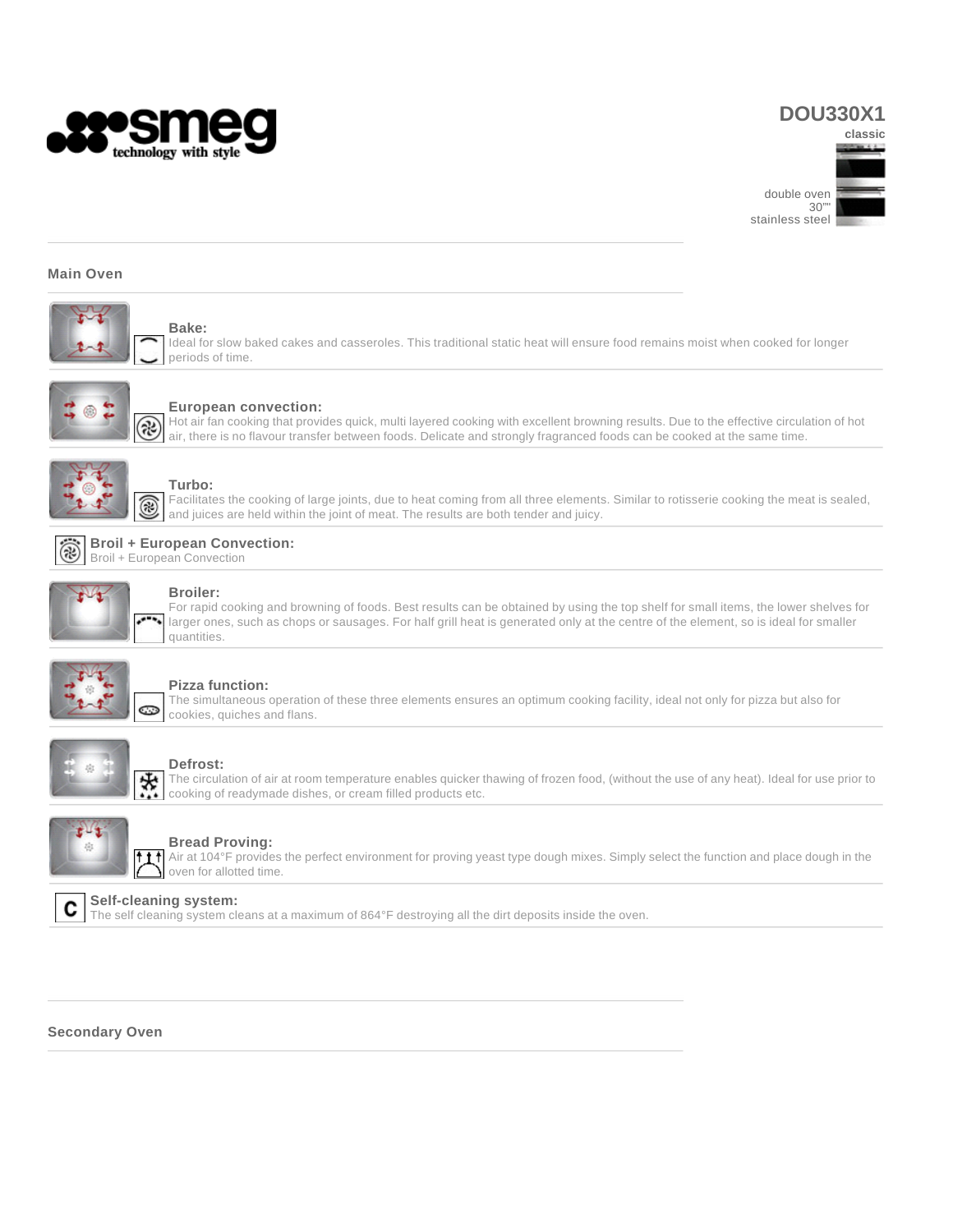

### **Bake:**

Ideal for slow baked cakes and casseroles. This traditional static heat will ensure food remains moist when cooked for longer periods of time.



### **European convection:**

Hot air fan cooking that provides quick, multi layered cooking with excellent browning results. Due to the effective circulation of hot air, there is no flavour transfer between foods. Delicate and strongly fragranced foods can be cooked at the same time.



## **Turbo:**

Facilitates the cooking of large joints, due to heat coming from all three elements. Similar to rotisserie cooking the meat is sealed, and juices are held within the joint of meat. The results are both tender and juicy.





### **Broiler:**

For rapid cooking and browning of foods. Best results can be obtained by using the top shelf for small items, the lower shelves for larger ones, such as chops or sausages. For half grill heat is generated only at the centre of the element, so is ideal for smaller quantities.



#### **Pizza function:**

The simultaneous operation of these three elements ensures an optimum cooking facility, ideal not only for pizza but also for cookies, quiches and flans.



#### **Defrost:**

The circulation of air at room temperature enables quicker thawing of frozen food, (without the use of any heat). Ideal for use prior to cooking of readymade dishes, or cream filled products etc.



### **Bread Proving:**

Air at 104°F provides the perfect environment for proving yeast type dough mixes. Simply select the function and place dough in the t t tl oven for allotted time.

#### **Self-cleaning system:** C

The self cleaning system cleans at a maximum of 864°F destroying all the dirt deposits inside the oven.

**SMEG U.S.A. INC. A&D BUILDING 150 EAST 58th STREET, 7th FLOOR NEW YORK, NY, 10155 Tel. +1 212 265 5378 Fax +1 212 265 5945**